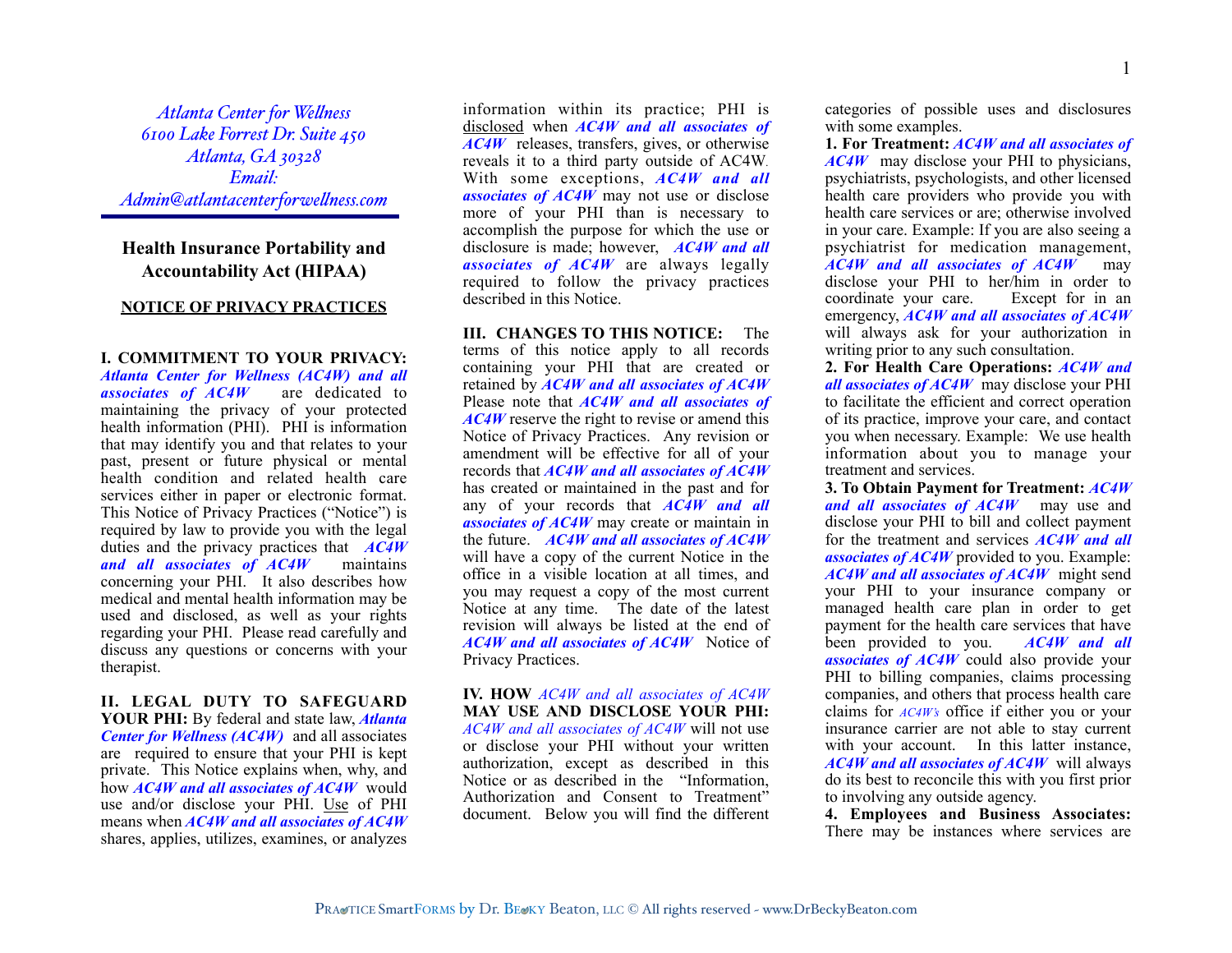provided to *AC4W and all associates of AC4W* by an employee or through contracts with third-party "business associates." Whenever an employee or business associate arrangement involves the use or disclosure of your PHI, *AC4W* will have a written contract that requires the employee or business associate to maintain the same high standards of safeguarding your privacy that is required of *AC4W and all associates of AC4W.*

*Note:* This state and Federal law provides additional protection for certain types of health information, including **alcohol or drug abuse, mental health and AIDS/HIV,** and may limit whether and how *AC4W and all associates of AC4W* may disclose information about you to others.

**V. USE AND DISCLOSURE OF YOUR PHI IN CERTAIN SPECIAL CIRCUMSTANCES –** *AC4W and all associates of AC4W* **may use and/or disclose your PHI without your consent or authorization for the following reasons:**

- 1. **Law Enforcement:** Subject to certain conditions, *AC4W and all associates of AC4W* may disclose your PHI when required by federal, state, or local law; judicial, board, or administrative proceedings; or, law enforcement. Example: *AC4W and all associates of AC4W* may make a disclosure to the appropriate officials when a law requires *AC4W and all associates of AC4W* to report information to government agencies, law enforcement personnel and/ or in an administrative proceeding.
- 2. **Lawsuits and Disputes:** *AC4W and all associates of AC4W* may disclose information about you to respond to a court or administrative order or a search warrant. *AC4W and all associates of*

*AC4W* may also disclose information if an arbitrator or arbitration panel compels disclosure, when arbitration is lawfully requested by either party, pursuant to subpoena *duces tectum* (e.g., a subpoena for mental health records) or any other provision authorizing disclosure in a proceeding before an arbitrator or arbitration panel. *AC4W and all associates of AC4W* will only do this if efforts have been made to tell you about the request and you have been provided an opportunity to object or to obtain an appropriate court order protecting the information requested.

- 3. **Public Health Risks:** *AC4W and all associates of AC4W* may disclose your PHI to public health or legal authorities charged with preventing or controlling disease, injury, disability, to report births and deaths, and to notify persons who may have been exposed to a disease or at risk for getting or spreading a disease or condition.
- 4. **Food and Drug Administration (FDA):** *AC4W and all associates of AC4W* may disclose to the FDA, or persons under the jurisdiction of the FDA, PHI relative to adverse events with respect to drugs, foods, supplements, products and product defects, or post marketing surveillance information to enable product recalls, repairs, or replacement.
- **5. Serious Threat to Health or Safety:**  *AC4W and all associates of AC4W* may disclose your PHI if you are in such mental or emotional condition as to be dangerous to yourself or the person or property of others, and if *AC4W and all associates of AC4W* determine in good faith that disclosure is necessary to prevent the threatened danger. Under these circumstances, *AC4W and all*

*associates of AC4W* may provide PHI to law enforcement personnel or other persons able to prevent or mitigate such a serious threat to the health or safety of a person or the public.

- 6. **Minors:** If you are a minor (under 18 years of age), *AC4W and all associates of AC4W* may be compelled to release certain types of information to your parents or guardian in accordance with applicable law.
- 7. **Abuse and Neglect:** *AC4W and all associates of AC4W* may disclose PHI if mandated by Georgia child, elder, or dependent adult abuse and neglect reporting laws. Example: If *AC4W and all associates of AC4W* have a reasonable suspicion of child abuse or neglect, *AC4W and all associates of AC4W* will report this to the Georgia Department of Child and Family Services.
- **8. Coroners, Medical Examiners, and Funeral Directors:** *AC4W and all associates of AC4W* may release PHI about you to a coroner or medical examiner. This may be necessary, for example, to identify a deceased person, determine the cause of death or other duties as authorized by law. *AC4W and all associates of AC4W* may also disclose PHI to funeral directors, consistent with applicable law, to carry out their duties.
- **9. Communications with Family, Friends, or Others:** *AC4W and all associates of AC4W*may release your PHI to the person you named in your Durable Power of Attorney for Health Care (if you have one), to a friend or family member who is your personal representative (i.e., empowered under state or other law to make health-related decisions for you), or any other person you identify, relevant to that person's involvement in your care or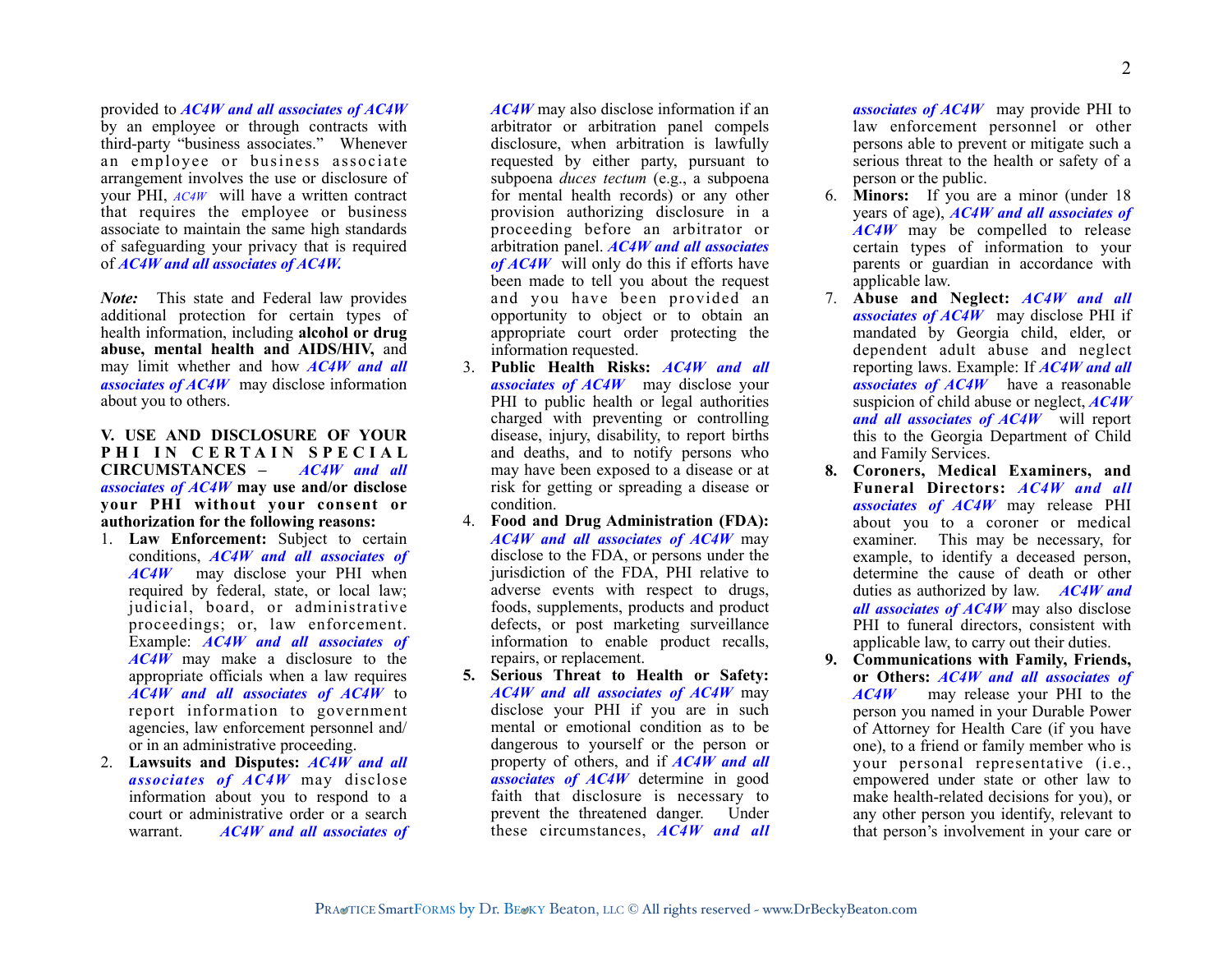payment related to your care. In addition, *AC4W and all associates of AC4W* may disclose your PHI to an entity assisting in disaster relief efforts so that your family can be notified about your condition.

- **10. Military and Veterans:** If you are a member of the armed forces, *AC4W and all associates of AC4W* may release PHI about you as required by military command authorities. *AC4W and all associates of AC4W* may also release PHI about foreign military personnel to the appropriate military authority.
- **11. National Security, Protective Services for the President, and Intelligence Activities:** *AC4W and all associates of AC4W* may release PHI about you to authorized federal officials so they may provide protection to the President, other authorized persons, or foreign heads of state, to conduct special investigations, for the intelligence, counterintelligence, and other national activities authorized by law.
- **12. Correctional Institutions:** If you are or become an inmate of a correctional institution, *AC4W and all associates of AC4W* may disclose PHI to the institution or its agents when necessary for your health or the health and safety of others
- 13. **For Research Purposes:** In certain limited circumstances, *AC4W and all associates of AC4W* may use information you have provided for medical/ psychological research, but only with your written authorization. The only circumstance where written authorization would not be required would be if the information you have provided could be completely disguised in such a manner that you could not be identified, directly or through any identifiers linked to you. The research would also need to be approved by an institutional review board

that has examined the research proposal and ascertained that the established protocols have been met to ensure the privacy of your information.

- **14. For Workers' Compensation Purposes:**  *AC4W and all associates of AC4W* may provide PHI in order to comply with Workers' Compensation or similar programs established by law.
- **15. Appointment Reminders:** *AC4W and all associates of AC4W* is permitted to contact you, without your prior authorization, to provide appointment reminders or information about alternative or other health-related benefits and services that you may need or that may be of interest to you.
- 16. **Health Oversight Activities:** *AC4W and all associates of AC4W* may disclose health information to a health oversight agency for activities such as audits, investigations, inspections, or licensure of facilities. These activities are necessary for the government to monitor the health care system, government programs and compliance with laws. Example: When compelled by U.S. Secretary of Health and Human Services to investigate or assess *AC4W's* compliance with HIPAA regulations.
- 17. **If Disclosure is Otherwise Specifically Required by Law.**
- 18. **In the Following Cases,** *AC4W and all associates of AC4W* **Will Never Share Your Information Unless You Give us Written Permission:** Marketing purposes, sale of your information, most sharing of psychotherapy notes, and fundraising. If we contact you for fundraising efforts, you can tell us not to contact you again.

**VI. Other Uses and Disclosures Require Your Prior Written Authorization:** In any other situation not covered by this notice, *AC4W and all associates of AC4W* will ask for your written authorization before using or disclosing medical information about you. If you chose to authorize use or disclosure, you can later revoke that authorization by notifying *AC4W and all associates of AC4W* in writing of your decision. You understand that *AC4W and all associates of AC4W* is unable to take back any disclosures it has already made with your permission, *AC4W and all associates of AC4W* will continue to comply with laws that require certain disclosures, and *AC4W and all associates of AC4W* is required to retain records of the care that its therapists have provided to you.

## **VII. RIGHTS YOU HAVE REGARDING YOUR PHI:**

**1. The Right to See and Get Copies of Your PHI either in paper or electronic format:**  In general, you have the right to see your PHI that is in AC4W's possession, or to get copies of it; however, you must request it in writing. If *AC4W and all associates of AC4W* does not have your PHI, but knows who does, you will be advised how you can get it. You will receive a response from *AC4W or any associates of AC4W* within 30 days of receiving your written request. Under certain circumstances, *AC4W and all associates of AC4W* may feel it must deny your request, but if it does, *AC4W and all associates of AC4W* will give you, in writing, the reasons for the denial. *AC4W and all associates of AC4W* will also explain your right to have its denial reviewed. If you ask for copies of your PHI, you will be charged a reasonable fee per page and the fees associated with supplies and postage. *AC4W and all associates of AC4W* may see fit to provide you with a summary or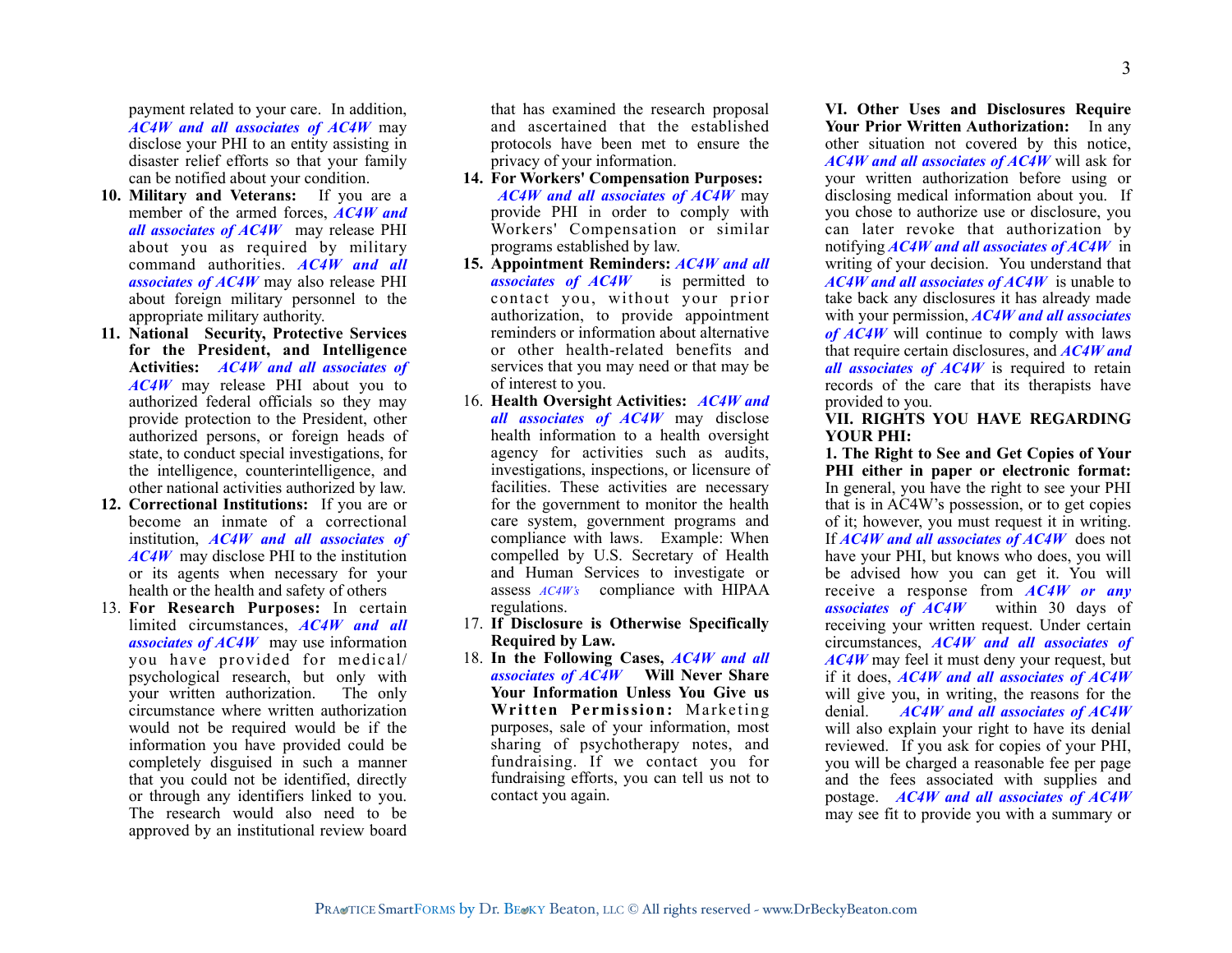explanation of the PHI, but only if you agree to it, as well as to the cost, in advance.

**2. The Right to Request Limits on Uses and Disclosures of Your PHI:** You have the right to ask that *AC4W and all associates of AC4W* limit how it uses and discloses your PHI. While AC4W will consider your request, it is not legally bound to agree. If *AC4W and all associates of AC4W* do agree to your request, it will put those limits in writing and abide by them except in emergency situations. If you pay for a service or health care item out-ofpocket in full, you can ask us not to share that information for the purpose of payment or our operations with your health insurer. You do not have the right to limit the uses and disclosures that is legally required or permitted to make.

**3. The Right to Choose How** *AC4W and all associates of AC4W* **Send Your PHI to You:**  It is your right to ask that your PHI be sent to you at an alternate address (for example, sending information to your work address rather than your home address) or by an alternate method (for example, via email instead of by regular mail). *AC4W and all associates of AC4W* is obliged to agree to your request providing that it can give you the PHI, in the format you requested, without undue inconvenience.

**4. The Right to Get a List of the Disclosures.** You are entitled to a list of disclosures of your PHI that *AC4W and all associates of AC4W* has made. The list will not include uses or disclosures to which you have specifically authorized (i.e., those for treatment, payment, or health care operations, sent directly to you, or to your family; neither will the list include disclosures made for national security purposes, or to corrections or law enforcement personnel. The request must be in writing and state the time period desired for the accounting, which must be less than a 6-year period and starting after April 14, 2003.

 *AC4W and all associates of AC4W* will respond to your request for an accounting of disclosures within 60 days of receiving your request. The list will include the date of the disclosure, the recipient of the disclosure (including address, if known), a description of the information disclosed, and the reason for the disclosure. *AC4W and all associates of AC4W* will provide the list to you at no cost, unless you make more than one request in the same year, in which case it will charge you a reasonable sum based on a set fee for each additional request.

**5. The Right to Choose Someone to Act for You:** If you have given someone medical power of attorney or if someone is your legal guardian, that person can exercise your rights and make choices about your health information. We will make sure the person has this authority and can act for you before we take any action.

**6. The Right to Amend Your PHI:** If you believe that there is some error in your PHI or that important information has been omitted, it is your right to request that *AC4W and all associates of AC4W* correct the existing information or add the missing information. Your request and the reason for the request must be made in writing. You will receive a response within 60 days of *AC4W and all associates of AC4W's* receipt of your request. *AC4W* may deny your request, in writing, if it finds that the PHI is: (a) correct and complete, (b) forbidden to be disclosed, (c) not part of its records, or (d) written by someone other than *AC4W and all associates of AC4W* . Denial must be in writing and must state the reasons for the denial. It must also explain your right to file a written statement objecting to the denial. If you do not file a written objection, you still have the right to ask that your request

and *AC4W's* denial will be attached to any future disclosures of your PHI. If *AC4W and all associates of AC4W* approves your request, it will make the change(s) to your PHI. Additionally, *AC4W and all associates of AC4W* will tell you that the changes have been made and will advise all others who need to know about the change(s) to your PHI.

**6. The Right to Get This Notice by Email:**  You have the right to get this notice by email. You have the right to request a paper copy of it as well.

**7. Submit all Written Requests:** Submit all questions, concerns, or requests to [admin@atlantacenterforwellness.com](mailto:admin@atlantacenterforwellness.com)

**VIII. COMPLAINTS:** If you are concerned your privacy rights may have been violated, or if you object to a decision *AC4W and all associates of AC4W* made about access to your PHI, you are entitled to file a complaint. You may also send a written complaint to the Secretary of the Department of Health and Human Services Office of Civil Rights. *AC4W and any associates of AC4W* will provide you with the address. Under no circumstances will you be penalized or retaliated against for filing a complaint. **Please discuss any questions or concerns with your therapist.** Your signature on the "Information, Authorization, and Consent to Treatment" (provided to you separately) indicates that you have read and understood this document.

**IX.** *AC4W and all associates of AC4W* **Responsibilities:** We are required by law to maintain the privacy and security of your PHI. We will let you know promptly if a breach occurs that may have compromised the privacy or security of your information. We must follow the duties and privacy practices described in this notice and give you a copy of